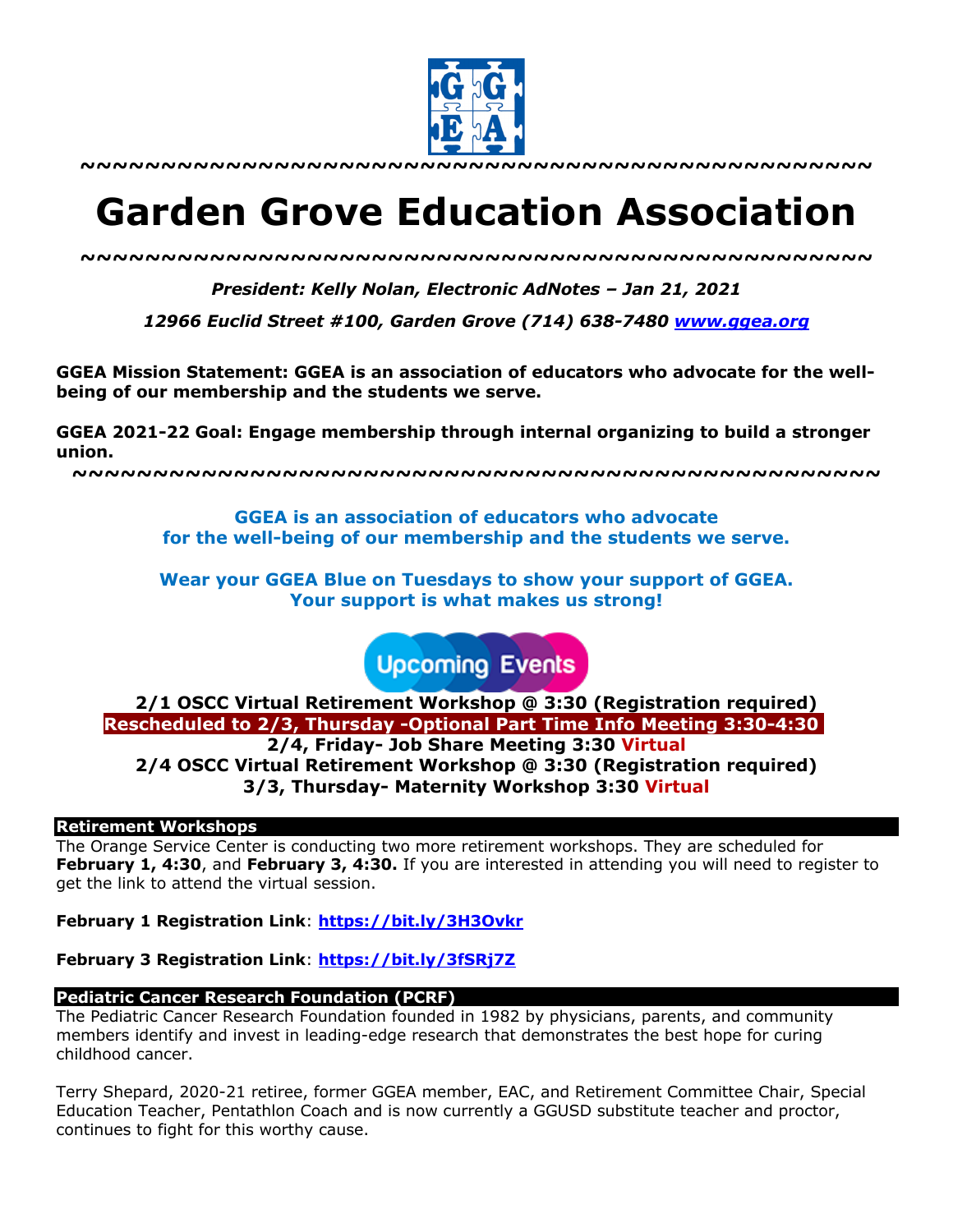#### *A letter from Terry: Hello Everyone,*

*There is no better way for me to spend my 75th birthday than with family and friends, to raise money to support research to cure pediatric cancer.*

*I'm excited to have you join me on Sunday, March 27th as I host my 14th annual team RUNNING WITH TODD at Irvine Valley College.*

*Sending you all my gratitude, appreciation, and love. ~Terry*

*To register and/or donate, go to: https://cure.pcrf-kids.org/Terry*

## **NEA Action: School Board? City Council? State Legislature?**

This is an email I received today from NEA.

*One of the most effective ways to promote and protect public education is to encourage educators to run for public office. Bring your first-hand experience with the needs of public school students to your school board, city council, or state legislature!*

*If you're interested in running for public office, register for the next NEA See Educators Run training. Trainings will take place virtually beginning in March with a final in-person training in April.*

Click the link below for more information.

**https://educationvotes.nea.org/see-educatorsrun/application/?utm\_source=EdAction&utm\_medium=email&utm\_campaign=SER22**

## **Ending Soon! New Educator and ESP Enrollment Opportunity**

Brand new educators and education support professionals who qualified for CTA Introductory Disability insurance this school year may have their coverage ending soon. To keep their paychecks protected past the introductory period, members must apply for CTA-endorsed Voluntary Disability insurance before their 9-months coverage period ends and can do so with no health questions asked.

Members can find full details or apply on the enrollment website at **standard.com/cta/newhire**

# **Black Lives Matter at School: Week of Action Jan 31 – Feb 4**

Black Lives Matter at School is a national committee of educators organizing for racial justice in education. The Committee encourages educators, students and community to join the annual week of action as well as year-round activities. **https://www.blacklivesmatteratschool.com/**

CTA.org has resources as well as those at NEA EdJustice, which include lesson plans and tips.

## **NEA Foundation Grants**

NCUEA is reaching out to share three (3) NEA Foundation grant opportunities for educators that they encourage you to strongly consider. The NEA Foundation currently offers grants between \$1,500 and \$5,000 to support student learning, professional learning, or equity focused projects. The deadline to apply for the Spring 2022 round is **February 1, 2022**. You can learn more about each of the grant types by clicking the links to the application pages below:

- Student Success Grant **https://www.neafoundation.org/for-educators/student-success-grants/**
- Learning & Leadership Grants Educator Leadership Grant NEA Foundation **https://www.neafoundation.org/for-educators/learning-and-leadership-grants/** • Envision Equity Grants – NEA Foundation
- **https://www.neafoundation.org/for-educators/envision-equity-grants/**

If you have any questions about these programs, please reach out to Dani Pierce **dpierce@nea.org**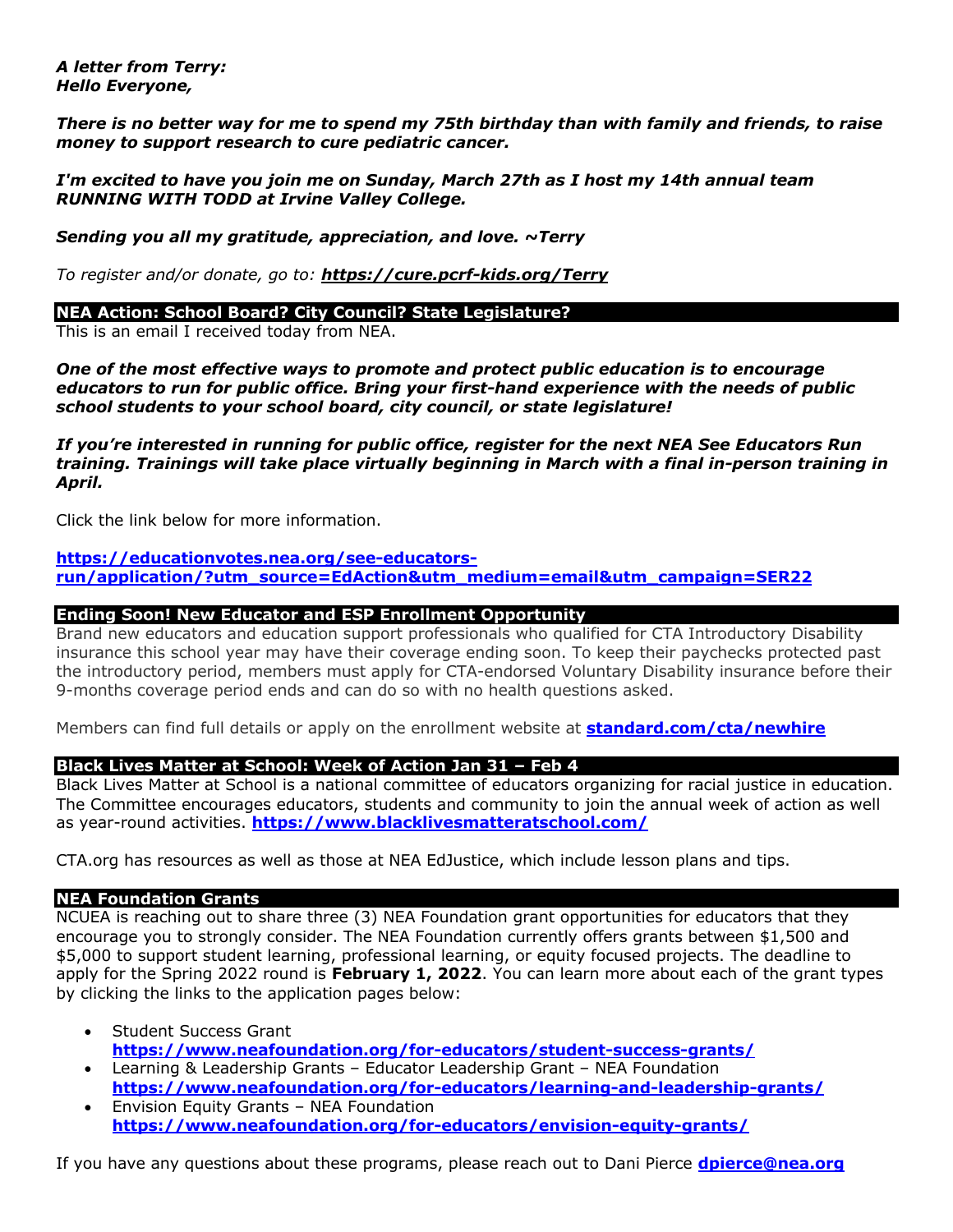## **IFT Grants**

All eligible CTA members may apply for an Educator grant (up to \$5,000) or an Impact grant (up to \$20,000). Learn more about IFT and how to apply online at **www.cta.org/ift**

## **https://files.constantcontact.com/ea1a5c0d001/ac66d961-97f3-45f3-a5d8-fb3199c21d7e.png**

## **Optional Part Time (OPT) Meeting (Recheduled to 2/3)**

In accordance with Education Code Sections 44922 and 22724, a certificated employee of the GGUSD may reduce their workload prior to retirement from full-time to part-time duties and receive the same credit toward retirement they would receive if they were employed on a full-time basis.

If this sounds interesting to you and you would like more information as to the requirements for applying, there will be an information meeting on **Thursday, February 3 at 3:30 via zoom.**

The district will be sending out the zoom information.

#### **Job Share (Virtual)**

If you are interested in job sharing, please notify the GGEA office or email **jennyg@ggea.org** as soon as possible in order to put your name on the list.

There will be a virtual information meeting **Friday, February 4th.** The Office of Personnel will be sending out the zoom information.

#### **GGEA Scholarships**

GGEA offers seven (7) scholarships to graduating seniors which are provided from the dues of GGEA members. They are offered in the following areas: Garden Grove Unified School District Graduating Seniors (4), Graduating Seniors of a Garden Grove Education Association (GGEA) member (2), and the Arlene Pavey Scholarship also offered to a graduating Senior of a Garden Grove Education Association (GGEA) member. A fillable application is also on the *ggea.org* website.

## *Please note that applications are due by March 1st.*

**https://files.constantcontact.com/ea1a5c0d001/8fd04bc8-7271-4ca8-adc2-592e67b9cbee.pdf**

#### **Retiring?**

GGEA's Retirement Committee started working on the Retirement Tribute back in September. Venues are booking up fast. The GG Community Center was already booked.

The committee would like to have an idea on the number of future retirees (June 2022) in order to determine the size of the venue needed.

If you are going to be retiring this year, GGEA would love to hear from you. Please call the GGEA office and let us know. We're just taking a count for now.

#### **NEA RA**

Under a separate AdNote sent earlier this week, GGEA is seeking interested members to be representatives at the National Education Association's Representative Assembly this summer.

The National Education Association Representative Assembly–the RA–is the highest decision-making body within the over 3 million-member NEA. With over 8,000 delegates, the RA is also the world's largest democratic deliberative body.

Over the course of eight business sessions spanning four days, RA delegates debate the vital issues that impact American public education and set Association policy and activities for the year ahead.

We encourage those interested to apply for both local and state. Declaration of Candidacy at the **state level, no later than January 28.**

A fillable pdf is also available on the GGEA webpage.